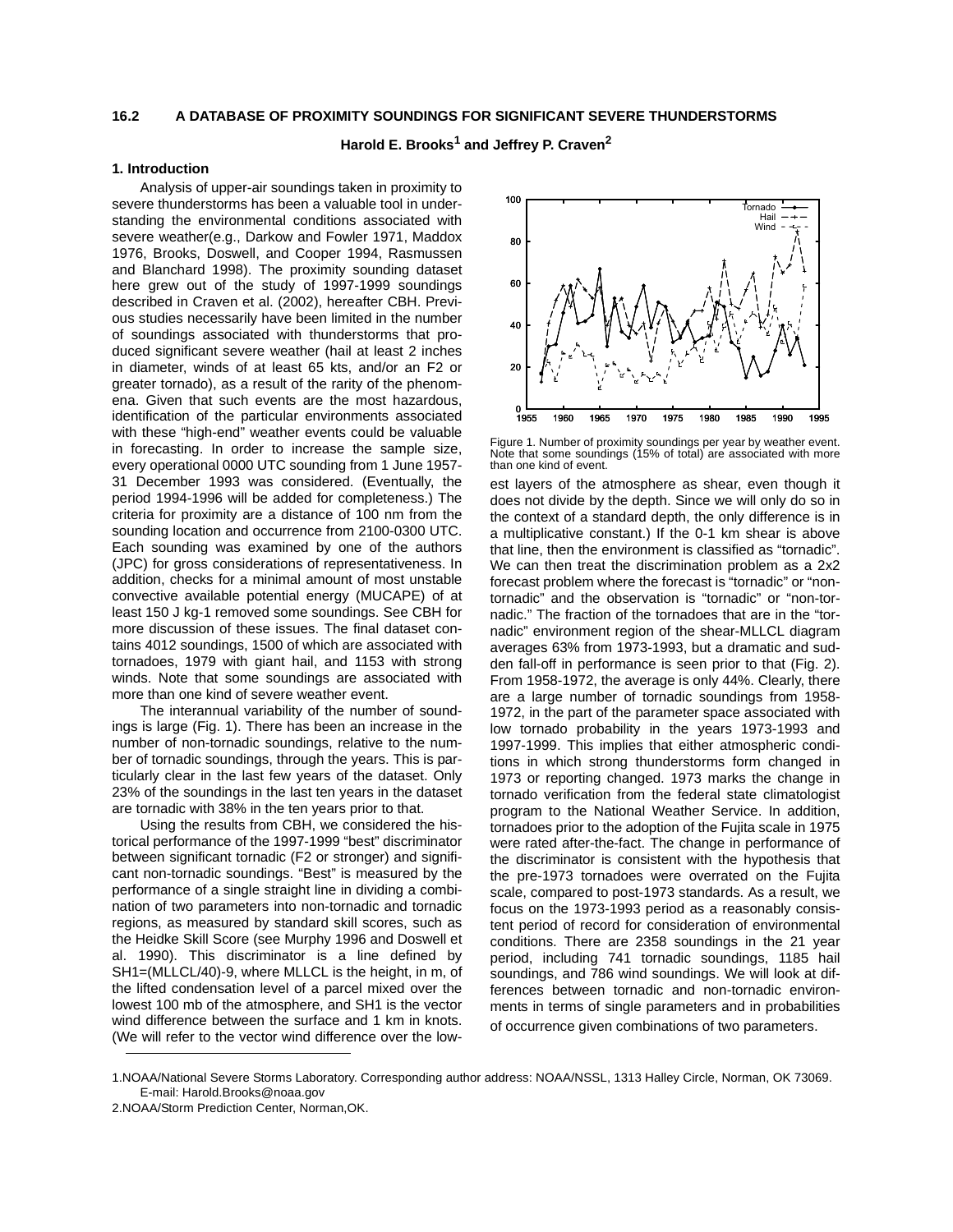

Figure 2. Fraction of significant tornadoes above "best" discrimination line based on 1997-9 study. Values over non-overlapping threeyear periods are plotted at the middle year.

#### **2. Single Parameters**

We have looked at a number of parameters that can be derived from the soundings, but will report results only on three of them here, the MLLCL, and the 0-1 km shear, as a measure of low-level shear, and 0-6 km shear, as a measure of deep shear. The process of parameter selection was guided in large part by the results of CBH.

A convenient way to show differences (or similarities) between values of parameters associated with different kinds of weather events is to plot the cumulative distribution function (CDF) of the parameter of interest for each weather type. The CDF is given by

$$
DF(x) = \int_{-\infty}^{x} p(X) dX, p(X) \text{ is the probability density}
$$

function. In other words, it's the probability that the value will be less than the threshold, *X.* Obviously, it will vary from 0 to 1. As an example, consider the distribution of the MLLCL for tornadoes, wind and hail (Fig. 3). Separation in the CDFs indicates that the parameter discriminates between the different weather types. In the case of the MLLCL, the discrimination is good between tornadic



Figure 3. Cumulative density function of mean-layer lifted condensation level (MLLCL) (in meters) for tornadoes (solid line), hail (long dash), and wind (short dash).

and non-tornadic storms, but not between wind and hail. Tornadic environments are characterized by lower MLLCL heights. Over most of the range of the distribution, tornadic MLLCLs are about 400 m lower. Another way to consider this difference is that half of all tornadic soundings have a MLLCL less than 1000 m, but only 20% of non-tornadic soundings are.

Another parameter that the results of CBH indicated showed promise in discriminating between significant tornadic environments and non-tornadic environments is the 0-1 km shear. Tornadic environments have higher values of low-level shear than non-tornadic environments(Fig. 4). Throughout the distribution, the difference is almost 10 kts. Even more than in the case of the MLLCL, there is no discrimination between hail and wind. In contrast, the deep-layer shear (0-6 km) provides poorer discrimination between tornadic and non-tornadic environments. Wind soundings are somewhat lower in deep-layer wind shear, but the difference between hail and tornadic soundings is small (Fig. 5). We speculate that this is indicative of the stronger organization associated with storms producing giant hail (and tornadoes) than those associated with significant severe winds.



Figure 4. Same as Fig. 3 except for vector difference between surface wind and winds at 1 km (in knots).



Figure 5. Same as Fig. 3 except for vector difference between surface wind and winds at 6 km (in knots).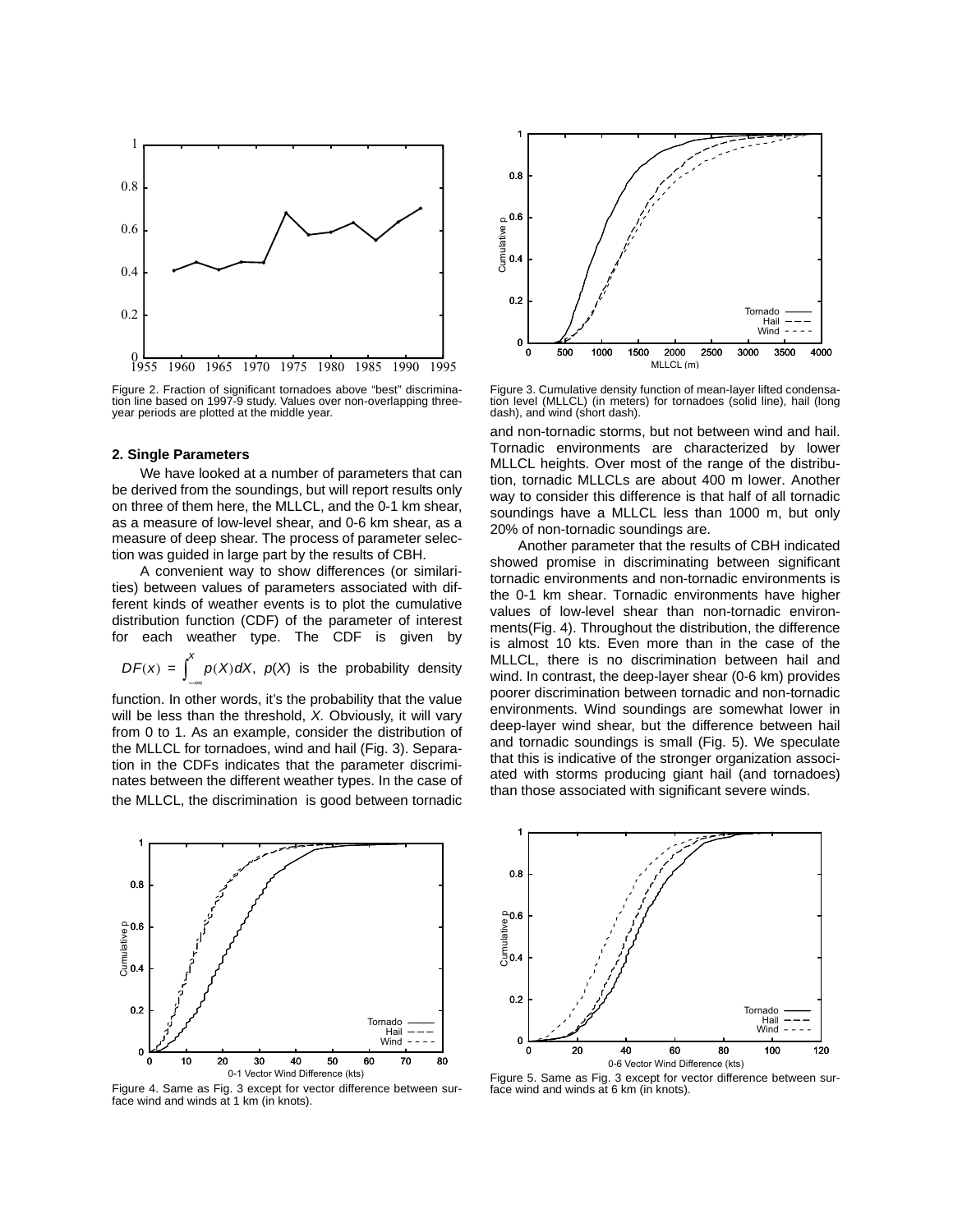

Figure 6. Probability of sounding being associated with convective wind gust of 65 kts or greater given combination MLLCL and vector difference between the surface wind and wind at 1 km above ground level (in knots)

### **3. Low-level Shear and MLLCL Height**

Based on the results of CBH, we wanted to see how well a combination of low-level shear and MLLCL height discriminates between the various weather events. The larger dataset here allows us to carry out a more complete analysis than CBH. Rather than attempting to develop a single line of discrimination as in CBH, we want to create a field of probabilities of events, based on combinations of shear and MLLCL height.

To do this, we created a grid in shear-MLLCL space with 5 kt (shear) and 125 m (MLLCL) spacing and determined which soundings were "near" to the points in the grid. Our arbitrary definition of "near" is an ellipse with axes of 15 kts in the shear direction and 375 m in the MLLCL direction. If the shear and MLLCL of a sounding fell inside the ellipse, that sounding was associated with the point on the grid. Note that the ellipses overlap, so that some soundings are associated with more than one point on the grid. The effects of this are to increase the sample size at each point and to smooth the results.

Once soundings have been associated with the grid points, we calculated the fraction of the total soundings that had wind, hail, or tornadoes) associated with them. This provides an estimate of the conditional probability of the severe weather event, given that significant severe weather occurred. The calculations were carried out only for those grid points with at least thirty associated soundings.

The probability of a sounding being associated with 65 kt or greater winds increases with increasing MLLCL height, although the gradient is weak (Fig. 6). (Only those areas where the probability calculations were carried out are shaded. White regions indicate fewer than 30 soundings at that point on the grid.) Exactly 1/3 of the soundings in the sample are associated with high winds, so that a large area of the parameter space is nearly at the sample climatological frequency. There is some hint that, at the lowest MLLCL heights, increased shear decreases the probability of high winds. The MLLCL height dependence is consistent with a simple model of a dry boundary layer and an associated high MLLCL leading to enhancement of downdrafts by evaporation.



Figure 7. Same as Fig. 6 except for hail at least 2 inches in diameter.

The gradient of probabilities for hail is somewhat stronger than for wind, especially when the MLLCL is low and the shear is high (Fig. 7). In that region of the parameter space, increasing shear and decreasing the MLLCL lowers the probability of hail. Given that the frequency of hail in the sample climatology is 50.2%, again, as with the wind, there is a large region of the parameter space that is reasonably close to the climatological value. The gradient is concentrated below the climatology, suggesting that this pair of parameters may provide some guidance in identifying conditions in which hail is less likely than normal, but little guidance in identifying conditions that are much more likely than normal.

The strongest signal by far is for the tornado discrimination (Fig. 8). 31.4% of the soundings are associated with tornadoes, but the probabilities range from less than 10% to 90%. The strength of the gradient implies that this combination of parameters can help in forecasting those significant severe weather environments that are associated with the strongest tornadoes. Significant tornadoes are rare in high MLLCL environments, but are relatively likely when the MLLCL is low and low-level wind shear is high. It is possible that, with larger datasets, the gradient may actually continue in the low-MLLCL, high-shear direction.



Figure 8. Same as Fig. 6 except for F2 or greater tornado.